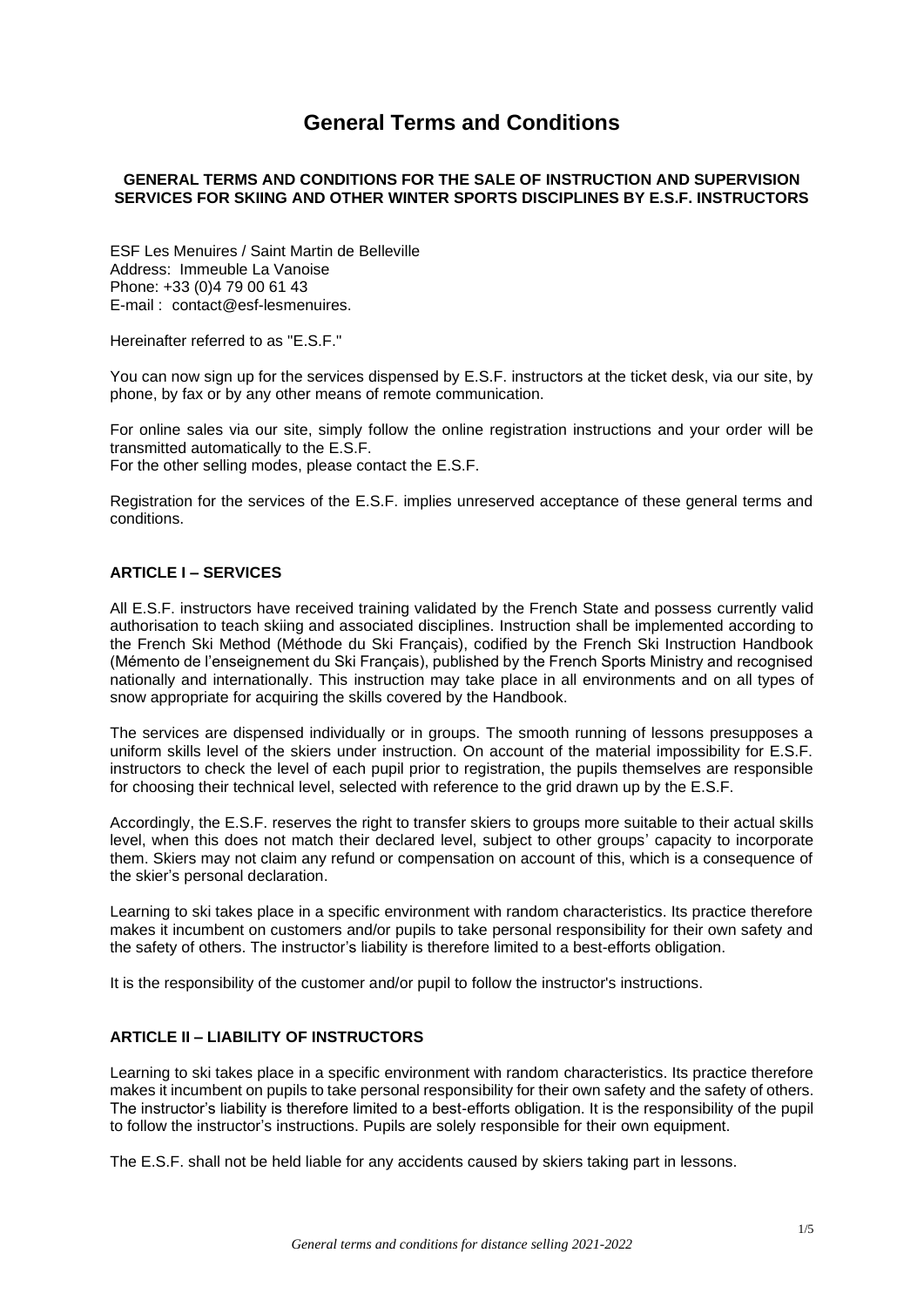## **ARTICLE III – INSURANCE**

The service provider subscribes to Professional Civil Liability insurance that covers the instructors in the exercise of their duties against claims from third parties and the practitioners during the time that they are under the authority of the E.S.F. and the instructor.

This insurance does not cover the following costs that E.S.F clients may personally incur: emergency expenses, medical expenses, breakage or theft of skis, costs of unused ski lift passes, etc. For this reason, the E.S.F of Les Menuires/ Saint Martin de Belleville recommends to its clients to verify that they are well covered to this effect and if this is not the case of purchasing insurance covering these risks to take advantage of their ski holidays in peace.

Customers and/or pupils shall be solely responsible for their own equipment. The instructors shall not be held liable for any damage caused by this equipment or in the event of loss of or damage to this equipment.

## **ARTICLE IV – PRICES / REGISTRATION / PAYMENT**

#### **4.1: Prices**

The E.S.F. prices are presented in the E.S.F. catalogue and on the online sales site, accessible via esf.net and via the specific E.S.F. site concerned.

The prices stated comprise the teaching service dispensed by an E.S.F. instructor, excluding any other service (insurance, ski lifts, accommodation, etc.), except in specific cases. Consequently, pupils shall, before the scheduled lesson time, be in possession of a pass to access the ski lifts and, at the pupil's discretion, insurance to cover themselves against the inherent risks of practising sport in a mountain environment (civil liability, mountain rescue, etc.).

# **4.2: Terms of registration and payment**

#### **4.2.1: For online sales made via our site**:

You must follow the booking procedure stated on the site. Once paid for online, your booking will be transmitted to the E.S.F. You will immediately receive acknowledgement of your order by e-mail.

Payment shall be made in full when you book via the online site of the E.S.F. This payment signals the conclusion of the contract. This is confirmed by the sending of an e-mail.

A single means of registration and payment is available to you: transmission via Internet of your booking and bank transfer to E.S.F. via S-money (secure service developed by a company of the Banque Populaire Caisse d'Epargne Group).

The E.S.F. solely guarantees the availability of the lessons that are proposed at the time when the contract is concluded.

#### **4.2.2: For the other selling modes**:

Registration takes place by sending a booking form accompanied by the full payment by cheque, bank card, etc., to the E.S.F.

The E.S.F. solely guarantees the availability of the lessons that are proposed at the time when the contract is concluded.

This payment signals the conclusion of the contract.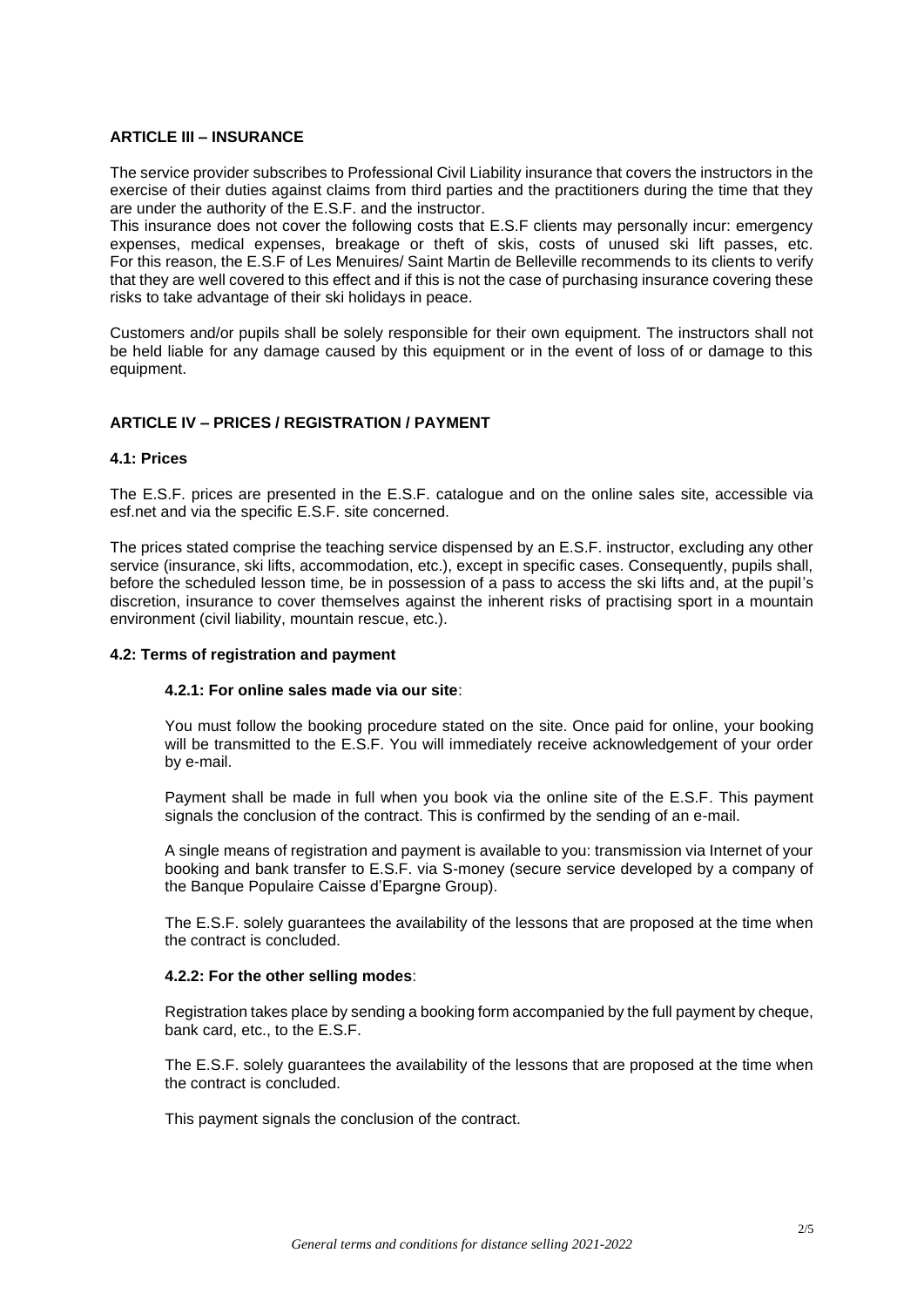## **ARTICLE V – RIGHT OF WITHDRAWAL NOT APPLICABLE WHATEVER THE BOOKING MODE (ONLINE OR AT THE TICKET DESK)**

The right of withdrawal within 14 days as stipulated in article L221-18 of the French Consumer Code is not applicable to services proposed for sale in application of paragraph 12 of article L.221-28, concerning leisure activity services that are to be provided on a specific date.

# **ARTICLE VI** – **REQUEST FOR REFUND OF MEDALS**

Valid only if purchasing an ALL-IN PACKAGE: Ski lessons + medal.

If you have purchased an ALL-IN PACKAGE (ski lessons + medal) and you do not wish to receive a medal, it is possible to obtain a refund for the medal, at the public price, by request at the E.S.F. ticket office during the period of the lessons. After the final day of lessons, no refunds can be made.

## **ARTICLE VII – CANCELLATION OR CURTAILMENT BY THE CUSTOMER**

#### **7.1: Cancellation before the start of the service with partial payment**

This partial payment constitutes a deposit that shall be withheld by the E.S.F. in the case of cancellation.

#### **7.2: Cancellation of the service with full payment**

#### **7.2.1: Cancellation before the start of the service:**

The packages are reserved only for fixed dates. In case of cancelation regardless of the reason, the cost of the package cancelled will not be reimbursed by E.S.F nor will it be exchanged for another package.

For this reason, E.S.F recommends to all clients to check that they are appropriately insured to this effect and if not to subscribe to a suitable cancelation insurance.

If you have taken out personal cancellation insurance, please refer to the insurance conditions.

#### **7.2.2: Curtailment during the service:**

In the case of a client being absent at the start of a lesson, or during course of a package of lessons purchased, and regardless of the reason, the price of the package will not be reimbursed or exchanged with another package.

For this reason, E.S.F recommends to all its clients to check that they are appropriately insured to this effect

## **ARTICLE VIII – CANCELLATION / CURTAILMENT / EXCLUSION BY THE E.S.F.**

#### **8.1: Cancellation/curtailment**

The E.S.F. reserves the right to cancel or curtail the lessons in the event of closure of the slopes or of the ski lifts or if the weather conditions make it dangerous for the group to access the skiing areas.

# **8.2: Refunds**

In one of the cases mentioned in Article 8.1: The ESF will propose the postponement of the benefit if possible. If this is not possible, the ESF will refund the sums paid by the client in the event of cancellation of the service, and in the event of interruption will grant the client a credit note calculated on the basis of the unit price.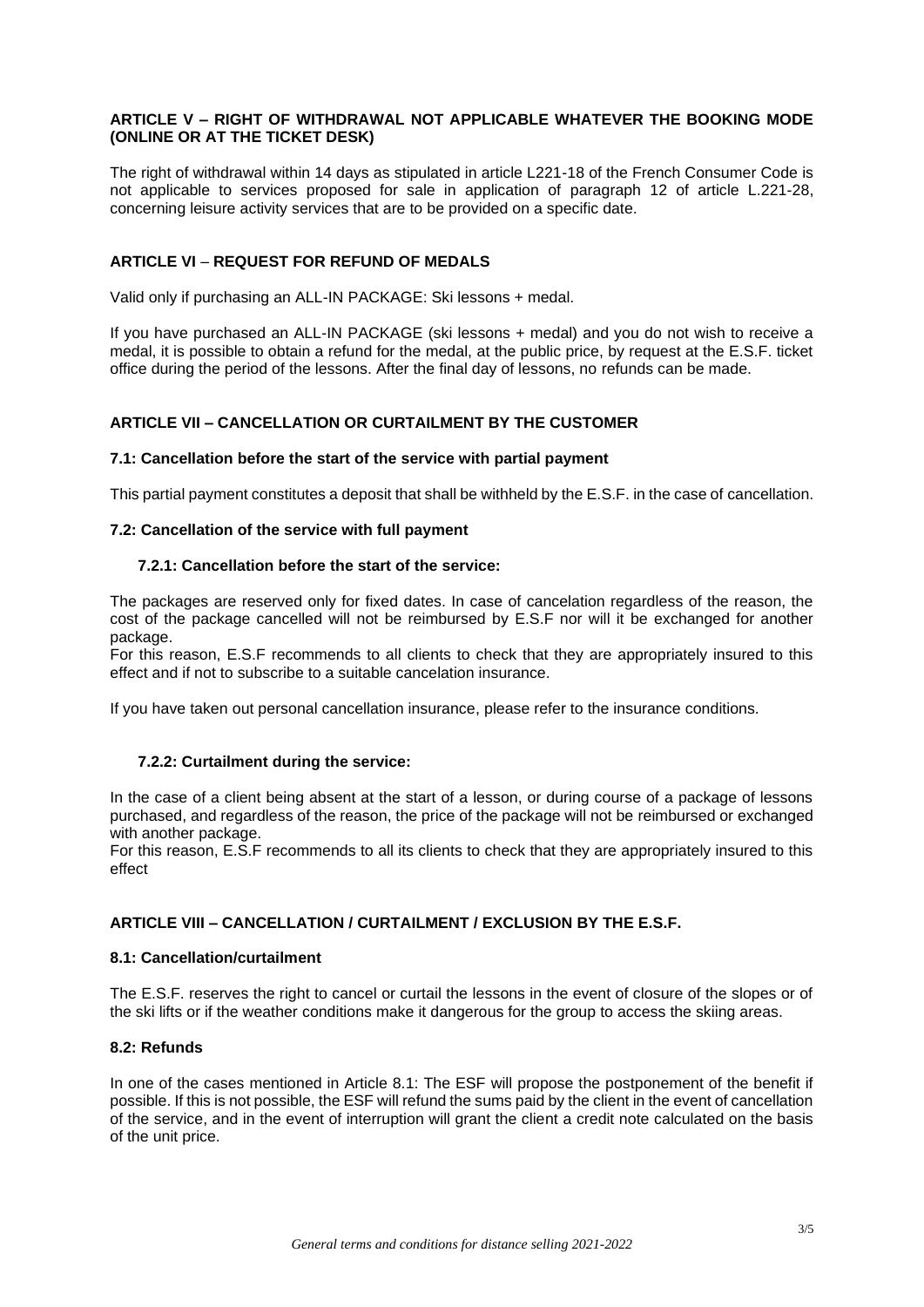# **8.3: Exclusion**

The E.S.F. reserves the right to exclude at any time anyone whose behaviour is likely to disrupt the progress and threaten the safety of the lesson. In this case, the customer shall not be entitled to any refund.

# **ARTICLE IX – SPECIAL COVID-19 INFORMATION**

For all bookings that are cancelled for the following reasons:

- Pupil or person with Covid 19 in the student's family circle
- Restriction of movement by institutional decision (confinement)

the total amount paid will be, upon presentation of proof (medical certificate - copy of an institutional decision):

- o Be carried over, if this is possible, otherwise,
- o Be refunded.

In the event of interruption of the service for the same reasons, the sums paid will be postponed, if possible, otherwise, reimbursed after deduction of the services consumed, invoiced at the unit public price.

#### **Information 'Pass sanitaire'**

It is responsibility of the client and / or the student to comply with the rules in force relating to the 'pass sanitaire'.

The ESF instructors reserve the right to check the validity of the clients 'pass sanitaire' if it is required by the Government to access the ski lifts.

In this case, students who do not have a valid health pass will be subject to the provisions of Article 7 of these General Terms & Conditions

# **ARTICLE X – RESELLING OF SERVICES**

Any reselling of services dispensed by the E.S.F., in particular via apps, intermediate websites and/or reselling platforms, is prohibited without the express agreement of the E.S.F.

# **ARTICLE XI – SETTLEMENT OF DISPUTES**

The parties shall strive to resolve amicably any difficulties that may arise during the execution of the contract. If no amicable agreement can be reached, all disputes relative to the validity, interpretation and execution of this agreement shall be governed exclusively by French law.

All disputes, of whatsoever nature, shall be subject to the exclusive jurisdiction of French civil and commercial courts, including any/all summary proceedings.

#### **ARTICLE XII – MEDIATION**

After reporting the matter to the E.S.F. management, and in the absence of a satisfactory response or in the absence of any response whatsoever within 60 days, the customer may bring the complaint before the Tourism and Travel ombudsman, whose contact and procedural details may be found on the site: [www.mtv.travel.](http://www.mtv.travel/)

## **ARTICLE XIII – PERSONAL DATA PROTECTION**

In the framework of the services that it proposes, the E.S.F. may collect the personal data of its users.

The collection of these data is subject to the provisions of the General Data Protection Regulation (GDPR) of 25 May 2018, and the French Data Protection Act of 6 January 1978 (consolidated).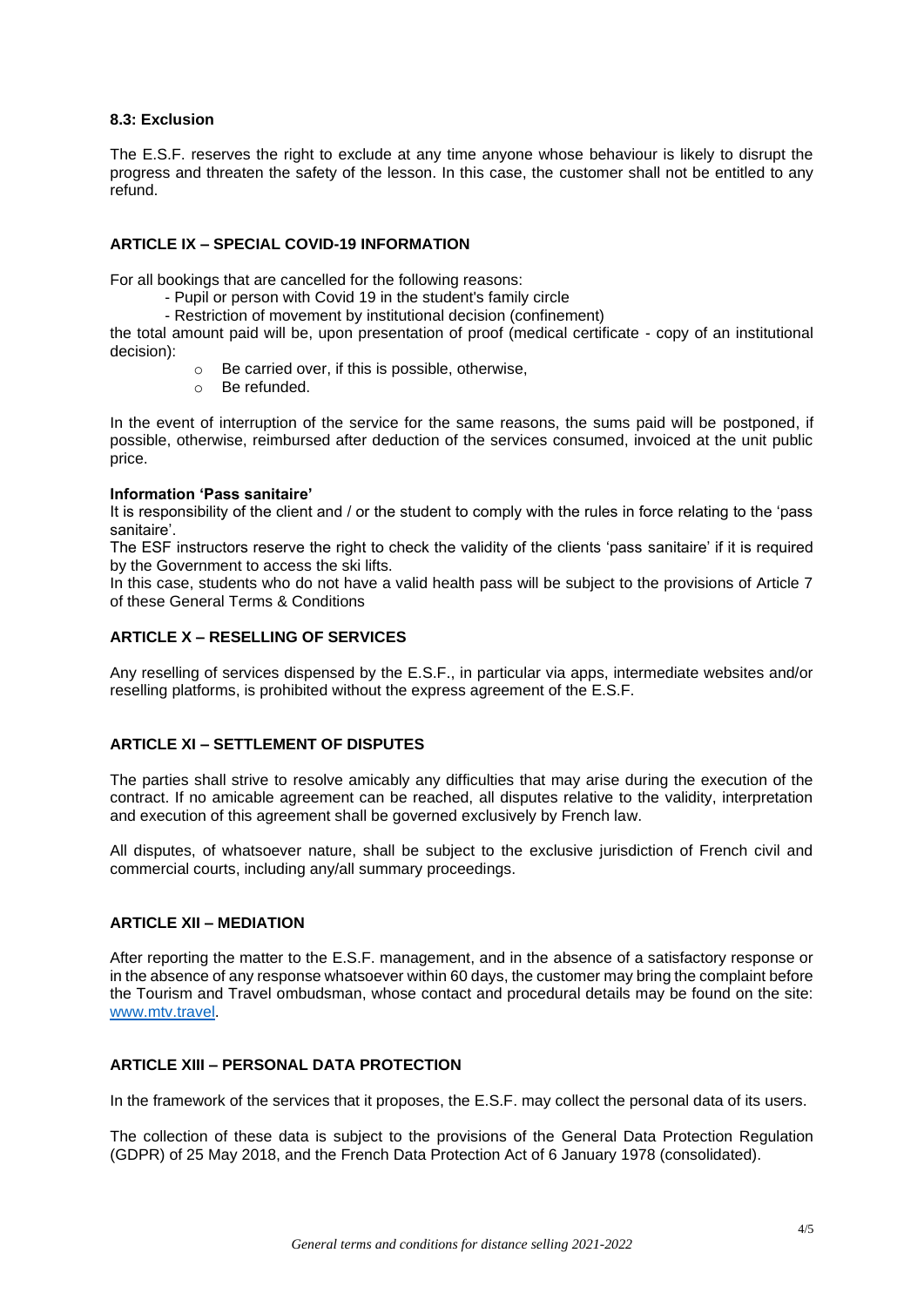#### 13.1: Collecting data & obtaining consent

The data collected upon the voluntary registration of an E.S.F. user are: their last name, first name, date of birth, postal address, email address and telephone number.

This information is strictly required for the implementation of this contract, as consented to by the user.

Photos may be taken or video recordings made during lessons and competitions. The consent of the pupils (or of their legal representative when they are minors) for broadcasting these images is obtained via a form.

#### 13.2: Purpose of data processing

These data are collected exclusively for the exercise of E.S.F. activities.

The S.N.M.S.F. (Syndicat National des Moniteurs du Ski Français - National Association of French Ski Instructors), owner and promoter of the ESF trademark, reserves the right to send information to the users of the E.S.F. concerning ESF activities. Users may, at any time, unsubscribe from the mailing list.

The collected data may also be used for commercial promotion purposes for the ESF brand, subject to the express agreement of the user.

#### 13.3: Personal data processing responsibility

The E.S.F. is responsible for the processing of the personal data of users collected for the exercising of its activities.

#### 13.4: Recipients of these data

The collected data are for the attention of the E.S.F. and S.N.M.S.F. management team, and *our partner*  and sub-contractor, Les Menuires and Saint-Martin-de-Belleville Tourist Information Office (Immeuble Belledonne | La Croisette 73440 Les Menuires - [grc@lesmenuires.com\)](mailto:grc@lesmenuires.com).

*In this context, the Les Menuires and Saint-Martin-de-Belleville Tourist Office is in charge of sending non-commercial communications for the purpose of facilitating customer relations by email in the name and on behalf of our body (news, resort events, practical information relating to the stay experience). In accordance with the applicable legal provisions, you have the option of opting out of receiving these messages when entering into commercial relations or by clicking on the unsubscribe link that features in the footer of each message sent.*

*You have a right of access, rectification and objection (for legitimate reasons) to the gathering and processing of your personal data. This right of access may be exercised by post, enclosing a copy of your photographic identification, to the following address: Les Menuires Tourist Information Office | Immeuble Belledonne | La Croisette 73440 Les Menuires – or via email to [grc@lesmenuires.com](mailto:grc@lesmenuires.com) The data is retained for 5 years after each purchase or reservation.*

*The Les Menuires and Saint-Martin-de-Belleville Tourist Office retains the following data:*

- Identity: civility, surname, first name, address, telephone number (fixed and/or mobile), email *address, language for communication*
- *Data relating to the transaction and the commercial relationship tracking: history of purchases and reservations, contracts, dates of holiday and accommodation*

The data are processed with the utmost confidentiality and are not communicated to any third parties without obtaining express consent from the user concerned.

#### 13.5: Security of processing

The information obtained is saved in an E.S.F. and S.N.M.S.F. computer file. Appropriate technical and organisational measures are taken to prohibit unauthorised access or the disclosing of personal user data.

13.6: Right of opposition, access, rectification and deletion